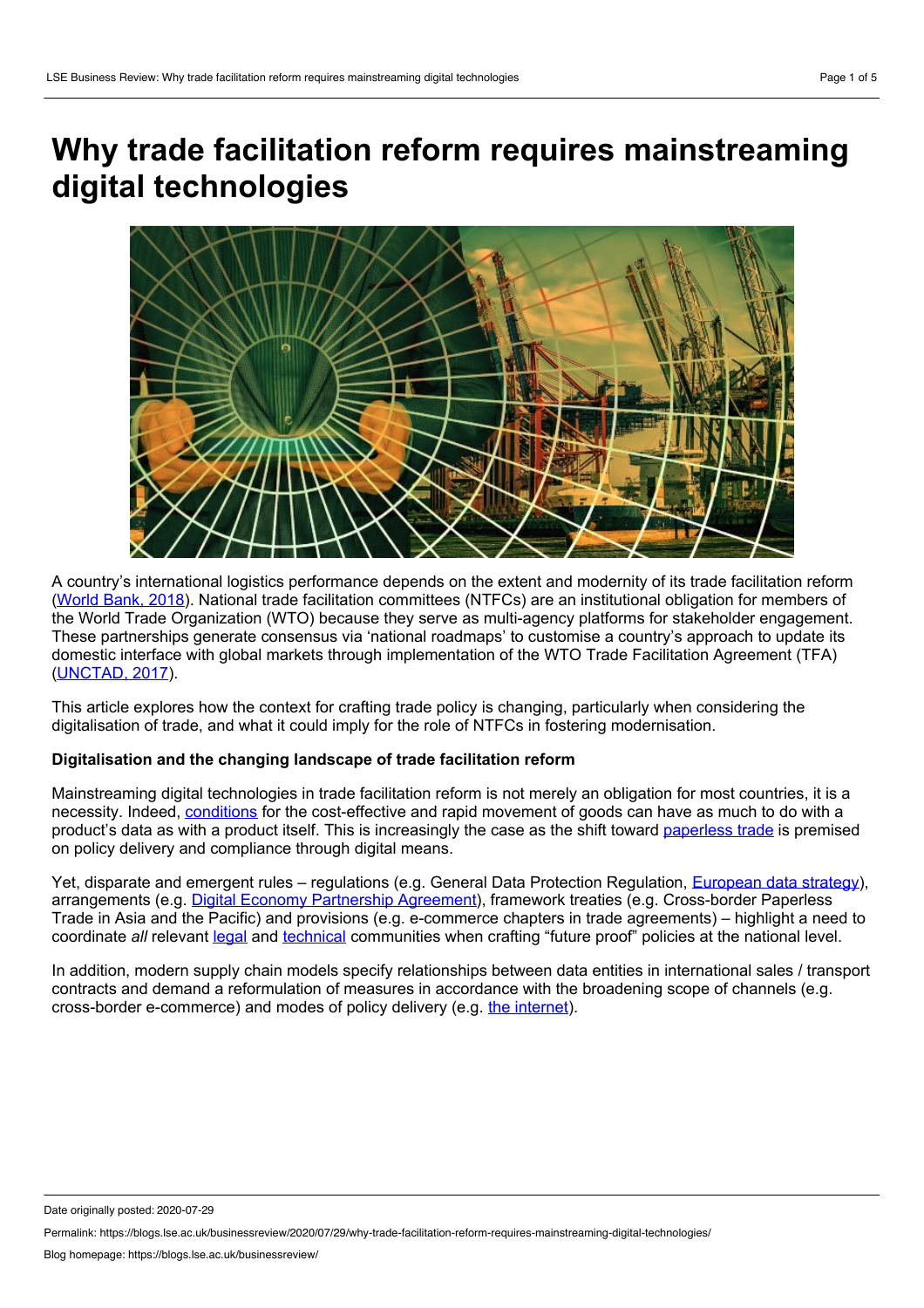However, the results of the 2019 United Nations (UN) global [survey](https://untfsurvey.org/) on digital and sustainable trade facilitation indicate a lag in adoption of information and communication technology (ICT) solutions by governments. Examining the survey results, measures for [cross-border](https://untfsurvey.org/about) paperless trade have progressed to approximately half the rate of implementation as compared to measures for transparency, on average. Conversely, measures for institutional cooperation have moved forward in most countries and NTFCs are starting to be seen as permanent fixtures after TFA implementation. With averages of 63 per cent progress for paperless measures and 38.6 per cent progress for cross-border paperless trade measures (see Figure 1), global commerce has yet to be radically transformed by technology-enabled policies.

#### **Figure 1. Global implementation of trade facilitation and paperless trade, 2019**



#### Source: Author, based on data from the 2019 UN Global Survey on Digital and Sustainable Trade Facilitation

### **From compliance to compatibility: a 'rules as data' approach to policy modernisation**

The legal objective of trade facilitation reform is to create a clear, concise and transparent framework that adheres to multilateral expectations. The Trade Facilitation Agreement foresees that WTO members publish information on import, export and transit procedures to the internet (Article 1.2). Commitments also refer to systems for electronic payments of duties/fees (Article 7.2) and deployment of a national single window (Article 10.4). Countries are expected to use ICT to the "extent practicable" to realise these measures and are informed by UN [recommendations](https://www.unece.org/cefact/recommendations/rec_index.html) and [standards.](http://tfig.unece.org/contents/recommendations-and-standards.htm)

Examples of recommendations and standards for data include the UN Centre for Trade Facilitation and Electronic Business (UN/CEFACT) [Reference](http://tfig.unece.org/contents/uncefact-rdm.htm) Data Models (RDMs) and the World Customs Organization (WCO) data [model](http://www.wcoomd.org/DataModel). New legal [frameworks](http://tfig.unece.org/contents/recommendation-35.htm) for cross-border data exchange via single window [systems](http://tfig.unece.org/contents/single-window-implementation.htm) are steered by UN Commission on International Trade Law (UNCITRAL) model laws and other conventions. Many of the measures in the UN survey go beyond requirements under the trade facilitation agreement (see Table 1).

#### **Table 1. Measures for paperless and cross-border paperless trade**

Date originally posted: 2020-07-29

Permalink: https://blogs.lse.ac.uk/businessreview/2020/07/29/why-trade-facilitation-reform-requires-mainstreaming-digital-technologies/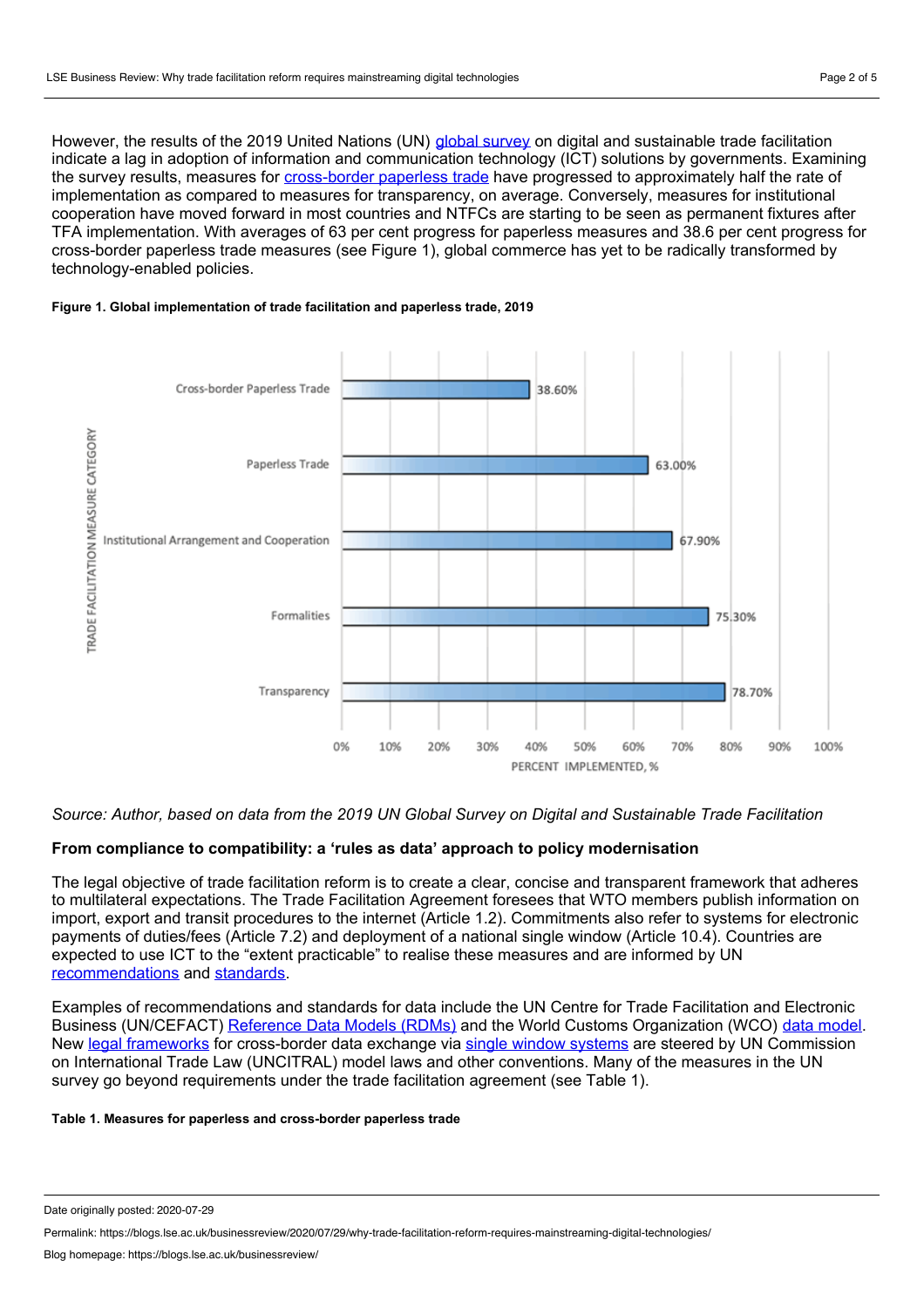# **Paperless Measures:**

- Internet connection available to customs and other trade control agencies at border crossings
- Electronic Single Window system (TFA Article 10.4)
- Electronic submission of customs declarations
- Electronic application and issuance of Import/Export Permit
- Electronic submission of sea cargo manifests
- Electronic submission of air cargo manifests Electronic application and issuance of Preferential Certificate of Origin
- E-Payment of customs duties/fees (TFA Article 7.2)
- Electronic application for customs refunds

# **Cross-border Paperless Measures:**

- Laws and regulations for electronic transactions (e.g. e-commerce law, e-transaction law)
- Recognized certification authority issuing digital certificates to traders to conduct electronic transactions
- Customs declaration electronically exchanged between countries
- Certificate of Origin electronically exchanged between countries
- Sanitary and Phytosanitary Certificate electronically exchanged between countries
- Banks and insurers retrieving letters of credit electronically

### *Source: Adapted measure categories from the 2019 UN Global Survey on Digital and Sustainable Trade Facilitation*

At present, progress toward implementation of the TFA is bottlenecked by forces that exacerbate traditional political-economic complexity – crafting policy must include stakeholder agreement and capacity for procuring or implementing technology-enabled solutions. The shift to policy delivery and [compliance](http://tfig.unece.org/contents/itinerary-04-start.html) through digital means is necessarily achieved through ICTs, but access to technology may not be equal nor economically viable given the potential costs of licensing "off the shelf" or developing in-house solutions.

The NTFC mechanism allows for coordination and exchange of information on legal-technical needs with domestic, regional and international partners. Such partnerships have already improved the [implementation](https://unctad.org/en/PublicationsLibrary/dtltlb2020d1_en.pdf) of measures, including for national single window systems (see Figure 2). As diverse stakeholder engagement platforms hosted in WTO member countries, NTFCs can support each step in the digitalisation of trade policy.

#### **Figure 2. Toward a national electronic "single window" environment**

Date originally posted: 2020-07-29

Permalink: https://blogs.lse.ac.uk/businessreview/2020/07/29/why-trade-facilitation-reform-requires-mainstreaming-digital-technologies/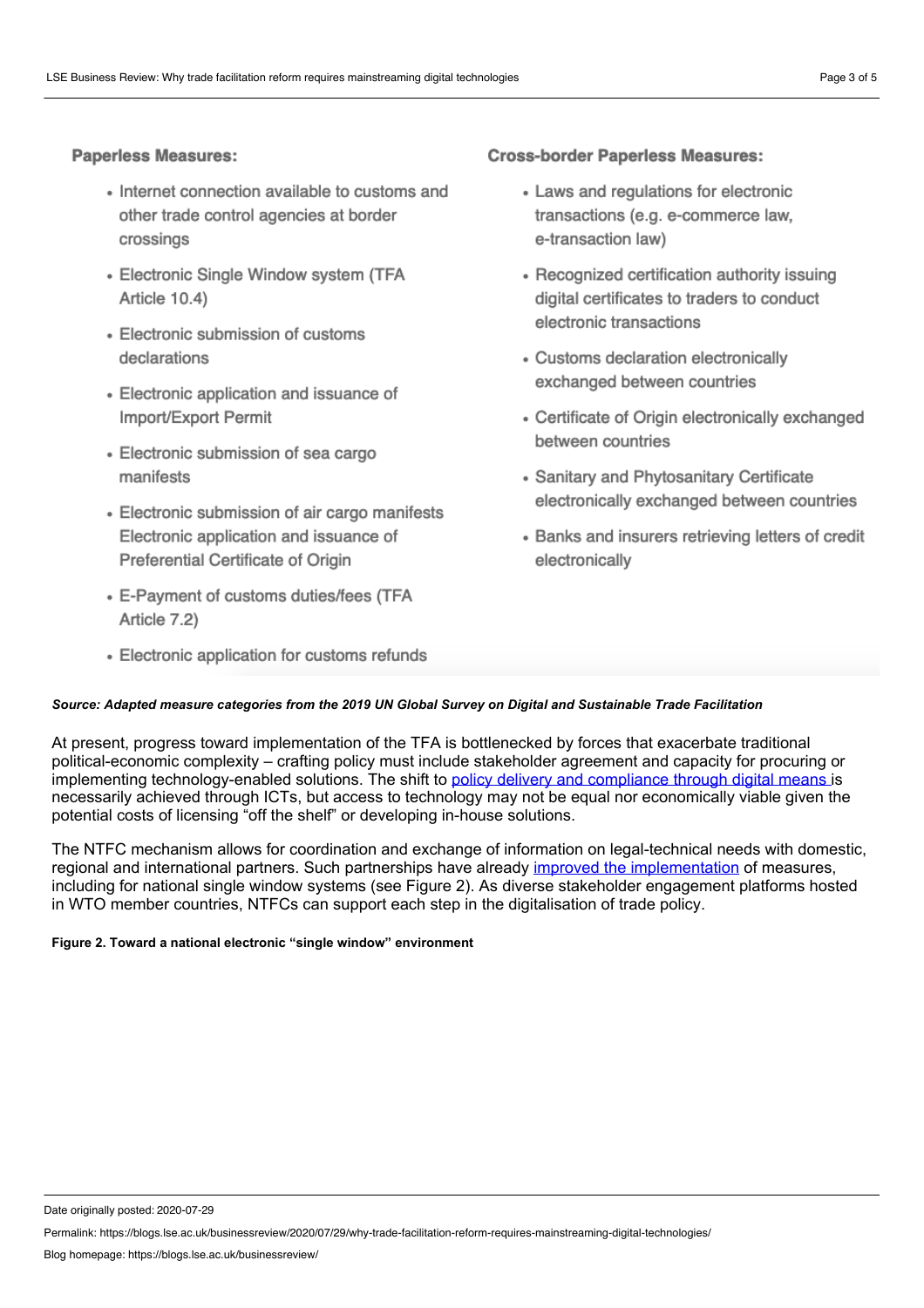

*Source: "UNECE Recommendation No. 33." (2005) United Nations Centre for Trade Facilitation and Electronic Business*

Uniquely positioned, national committees have the potential to augment modernisation efforts through computer based legal design approaches. Well known in the field of computational law, these methods can specify executable rules in the form of algorithms that refer to calculations or data sufficiency [requirements](https://www.scl.org/articles/3716-from-algorithmic-law-to-automation-friendly-legislation) (Schartum, 2016). By constructing and publishing "control tables" in an agnostic form to the internet, official data sources / criteria (e.g. real-time tariff schedules) can power measures for customs modernisation. (Agnostic forms imply conformance with global data standards and loose coupling with programming languages, operating systems or transmission networks.)

Over time, contributions lead to the advent of an "internet of rules" or ubiquitous online access to rules relevant to any cross-border transaction [\(Potvin](https://www.xalgorithms.org/images/Xalgorithms_Lightpaper_2020-02-03_v1.03.pdf) et al, 2020). With such a "rules as data" approach, systems mandated by the Trade Facilitation Agreement can be fast-tracked: data-driven trade rules simplify deployment of a single window, enhance the automation potential of data/document sources and lead to greater interoperability among public and private rules systems. For example, UNCTAD's popular Automated System for Customs Data [\(ASYCUDA](https://asycuda.org/)) – a customs management system for international trade and transport operations – could benefit from rules expressed with a cross-platform approach to allow for seamless exchange between the Java-based ASYCUDAWorld software and other, differently designed, solutions for the digitalisation of complex trade procedures.

# **Prioritising developing countries: advancing "future-proof" reforms with NTFCs**

Permalink: https://blogs.lse.ac.uk/businessreview/2020/07/29/why-trade-facilitation-reform-requires-mainstreaming-digital-technologies/

Date originally posted: 2020-07-29